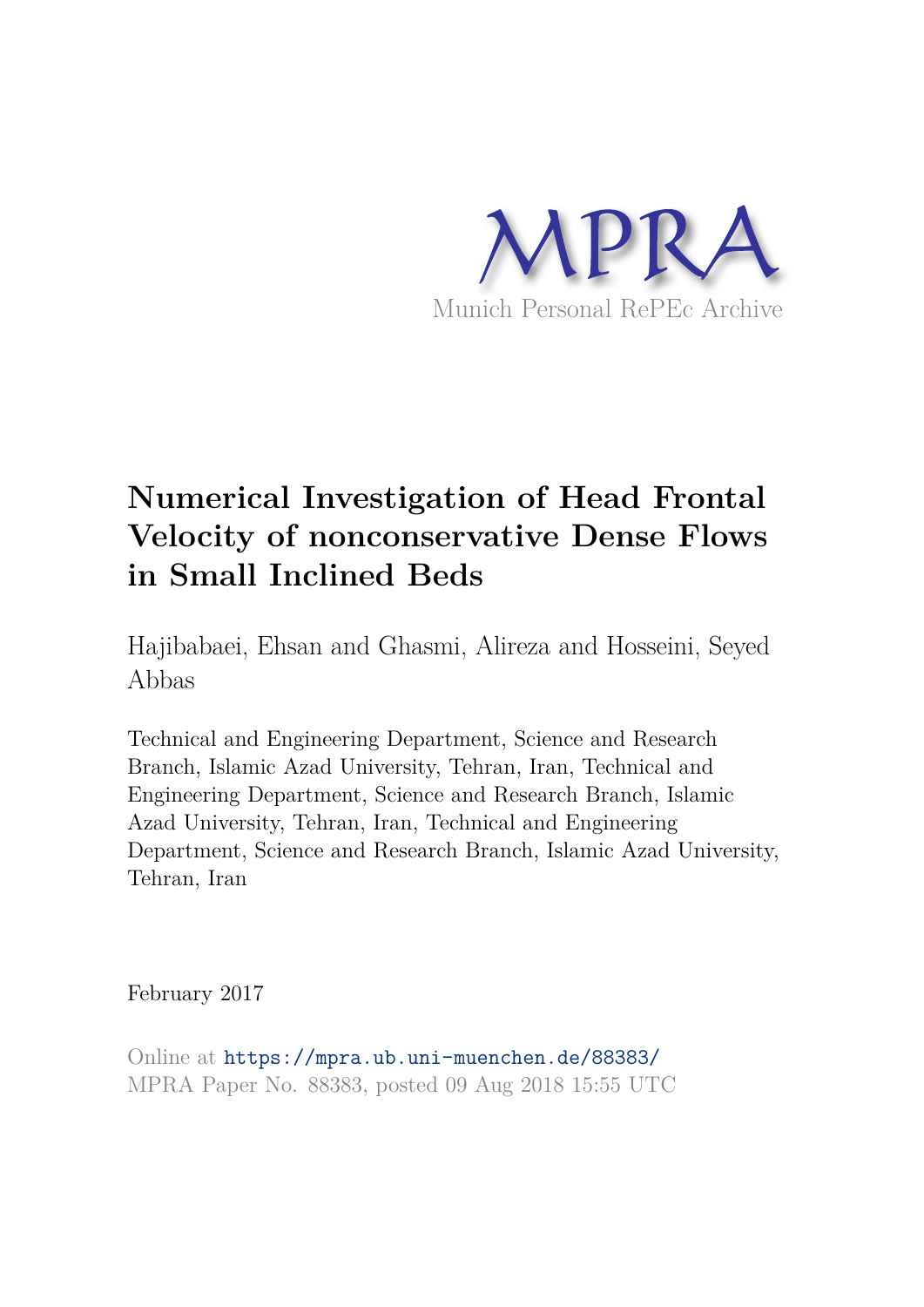# **Numerical Investigation of Head Frontal Velocity of Non‐conservative Dense Flows in Small Inclined Beds**

### **Ehsan Hajibabaei1, Alireza Ghasemi1, Seyed Abbas Hosseini<sup>1</sup>**

*<sup>1</sup>Technical and Engineering Department, Science and Research Branch, Islamic Azad University, Tehran, Iran*

---------------------------------------------------------------------\*\*\*---------------------------------------------------------------------

**Abstract ‐** *Non‐conservative dense flowfrontal velocityhas been simulated two dimensionally by fluent numerical code. The outcomes have been compared with experimental results. Numerical simulation was conducted as two‐phase through Euler‐Lagrange method. Reynolds‐Stress Turbulent Model (RSM) with non‐uniform grid and shredding mesh on the channel floor. The results obtained from numerical model of head frontal velocity show a good compliance with experiment results and greatly help analyzing the pattern of fluid movement in different scales.*

*Key Words***:** dense flow, fluent, head frontal velocity

### **1. INTRODUCTION**

The specific area of head is in frontal edge of dense flow that has been deeper than tail area and have different characteristics of flow body. Dynamic identification of head is very important because it is generally considered as a boundary condition for the flow [1]. Dense flows which stream on horizontal surface have almost semi-permanent head and a depth twice the depth of the body of flow but in a flow which passes on a slope, the depth of head always increase. The shape of head in gravity flows aren't generalizable and severely depend on physical conditions, environmental fluid depth and other cases. Figure (1) represents the first experiments that are formed for modeling the head of a cold flow of wind in atmosphere using temperature difference. In figures (1-a) and (1-b), the head of flow with low Reynolds number about 10,

*f f er*  $U_f h$ *R v*  $=\frac{U_f H_f}{U_r}$  (U<sub>r</sub> head velocity, h<sub>r</sub> is its height and v is

kinematic viscosity) has been shown. When temperature gets more and the number of Reynolds increases, the form of head will change, its nose gets closer to the earth floor and severe mix occurs in front of and above the head. Figure (1-F) shows a flow whose Reynolds number is upper than 1000 in which some billows raise from high level and goes backwardly [2].

As it can be seen the head of flow is an area in which severe disorder and turbulent happen and there is high density gradient. When velocity and as result the number of Reynolds in flow increase, the form of head changes and mainly turn to more stretched mode. Whirlpool within head

during rotation generates many vortices and pollens that in area above that breaks in three dimension and very complicated form and creates some instabilities. The velocity changes may create different types of damages such as erosion, abrasion and cavitation which are extensively reported for concrete and steel structures [3-5]. In head area because of great vortex, turbulence and mixing and inside mixture are also more and gradient of velocity and dense is stronger in this area. Mixture of dense flow with fluid of environment is an important process that occurs in head of flow through dense fluid suction behind and back of head as series of cross vortices [6, 7]. Another example of turbulent flow with hydraulic jump, vortex and pressure fluctuations is considered by Hamedi et al. in stepped spillways with horizontal and inclined steps. They reported that inclination slightly increases the energy loss [8] Hamedi et al., also, mentioned that the combination of inclination and end sill increases the energy loss [9]. Also, velocity field in reservoir has been considered by Sarkardeh et al. in presence of an aircore vortex as another example of turbulent flow [10, 11].



**Fig‐1:** The changes of radial velocity versus time

Figure 1- transformation of head of experiment gravity flow through increasing Reynolds number a) Reynolds number less than 10, f) Reynolds more than 1000 [2]

Using images with slow movement for tracking and following the form of billows in upper boundary of flow show that the wave and range of these billows can grow to the size of head and then they are collapsed and broken [1].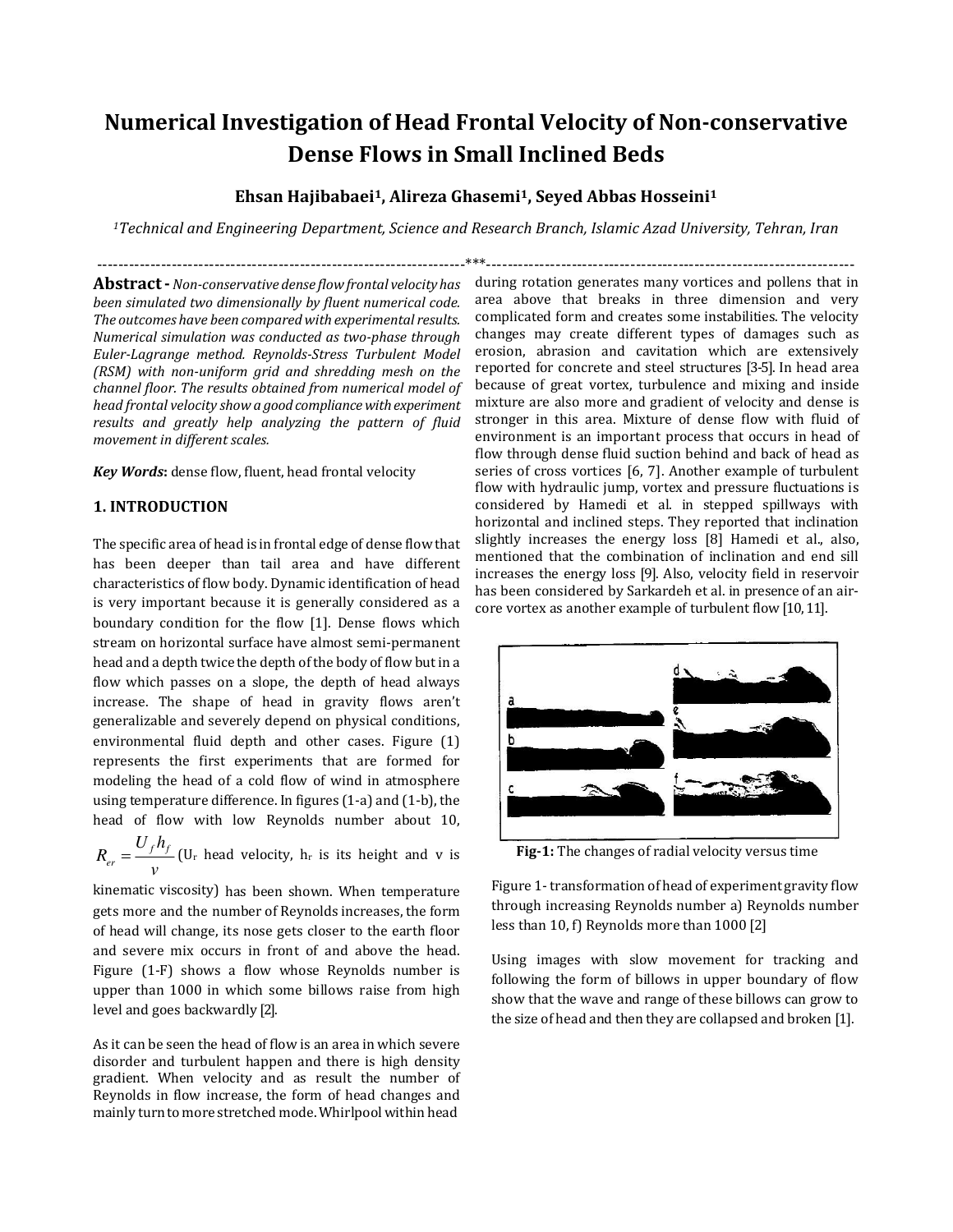#### **2. Theoretical principles**

Dominant equations on the movement of an incompressible viscous fluid at the state of chaos are expressed using averaged Navier-Stokes equations known as Reynolds (RANS). Hamedi et al. mentioned all numerical models which Fluent software is using to solve problems [12]. Continuity equation (conservation of mass) and motion (conservation of momentum) are mentioned below [13]:

Continuity equation

$$
\frac{\partial u_i}{\partial x_i} = 0 \tag{1}
$$

Momentum equation

$$
\frac{\partial u_i}{\partial t} + \frac{\partial u_i u_j}{\partial x_j} = -\frac{1}{\rho} \frac{\partial p}{\partial x_j} + g_i + \frac{\partial}{\partial x_j} (\tau_{ij})
$$
(2)

 $U_i$  is the component of averaged velocity in the time to the direction of  $x_i$ , p total pressure,  $\rho$  fluid dense,  $g_i$  the velocity of gravity to the direction of  $x_i$  and  $\tau_{ij}$  is stress tensor that in turbulent flows, it includes two terms and in addition to the stress caused by average component of flow, the other stress derved from fluctuation component of velocity is created that is known as Reynolds stresses and is shown using Boussinesq's idea.

Modeling in this research id conducted through Euler-Lagrange method so that continuous phase of flow is solved using Euler equations that are Navier-Stokes equations and then second phase for example sedimentary particles are investigated at the points of view of Lagrange; so that the balance of all the forces acting on the particles in two directions of x and y and placing them in the equation of the size of Newton movement F=ma, give the velocity of particle that the position of particle will be found by putting the velocity of particle in the equation of  $\frac{d_t}{dx_n}$  that up is the velocity of particle and  $x_p$  is spatial position of particle.

Model DPM is one of capabilities of fluent in modeling twophase flows [16] that its second phase can be formed by sedimentary particles or bubble or drops. Many researches in two-phase flows have noticed this model [16, 17].

#### **3. Initial conditions and numerical solution of equations**

In order to solve field of flow and conducting some studies on model, Fluent software has been used. To numerically

simulate the dominant equations on these flows, an existing numerical code known as Fluent has been used. Fluent is a strong software in the field of CFD.

Continuity and Navier-Stokes equations are used in analyzing the flow. In case the flow is turbulent then dominant equations turn to Reynolds ones and oneequation, two-equation, five or six-equation models are used for determining eddy viscosity that user determines the type of model [14]. Fluent converts dominant equations to algebraic equations through the method of finite volumes and then solve them.

Considering that Fluent software doesn't generate network itself and the network should be generated in another software, Fluent is capable of reading mesh from other software such as Gambit, Geomesh and ANSIS. In this research in first step, the shape of problem is drawn in AutoCAD software and in the second step, meshing was formed on general geometry in Gambit software [15], meshing is non-uniformly and rectangular. Then the type of the boundaries of solution zone such as wall, input and output were specified, generated mesh is read in Fluent software and controlled in this software in case of probable problems such as negative volumes.

Geometry and boundary conditions of flow have been represented in Figure 2.



Fig -2: geometry and boundary conditions of flow

For better accordance of results in the section, meshing is fine in 20 centimeters of channel floor that whatever we get closer to the bottom of channel, meshing will be smaller. This meshing method also has been used by Baqersad et al. [18] and Hamedi and Ketabdar [19]. The configuration and topology which was defined by Zeidi et al. [20-23] was helpful to define mesh topology and boundary conditions.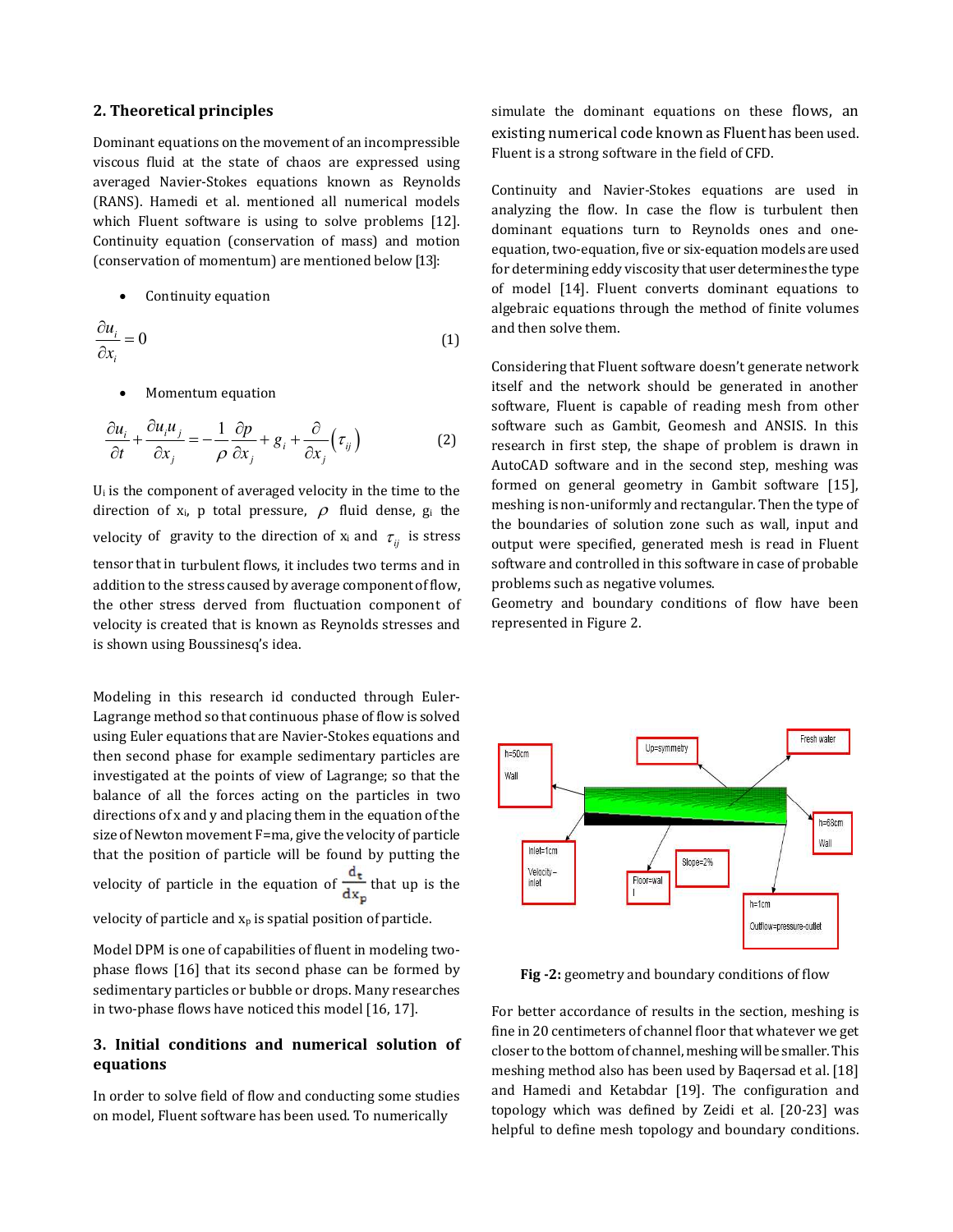The modeling in this research is two dimensionally. It has to be noticed that spiral movement (helicoidally) is created in two-dimension flows because of non-isotropic turbulent near to walls that can be ignored for wide channels with the ratio of width to higher height than 6 but the velocity of modeling in two-dimension method is more for determining the profile of velocity.

For verifying the results of numerical model, the results of two experiments with slope, flow rates and corresponding concentrations of table 1 were used. Where  $C_0$  is initial concentration,  $\mathbf{\varrho}_{_{0}}$  is dense fluid inflow rate, U $_{0}$  the velocity of inflow,  $b_0$  and  $h_0$  are respectively width and height of inlet,  $g'$ <sub>0</sub> is the velocity of reduced gravity,  $B_0$  is input floating flux, Re<sub>0</sub> is the number of inflow Reynolds, Ri<sub>0</sub> is initial Richardson number of flow and Fr'o is initial Froude number of flow.

The velocity of reduced gravity  $(g'_0)$  and input floating flux  $(B<sub>0</sub>)$  and initial Richardson number (Ri<sub>0</sub>) are:

$$
g_0 = \frac{\rho - \rho_0}{\rho_0} g \tag{3}
$$

$$
B_0 = b_0 . h_0 . U_0 . g_0^{'} \tag{4}
$$

$$
Ri_0 = \frac{g_0 h_0 \cdot \cos \theta}{U_0^2} = \frac{1}{Fr_0^2}
$$
 (5)

In which fluid dense is dense and water dense is environmental.

| <b>Table -1:</b> initial conditions for numerical simulations |
|---------------------------------------------------------------|
|---------------------------------------------------------------|

|               | Slope          | C <sub>0</sub>  | Q <sub>0</sub> | $\mathbf{b}_0$  | $h_0$        | $U_0$  | $g'_{0}$            |
|---------------|----------------|-----------------|----------------|-----------------|--------------|--------|---------------------|
| <b>RUN.NO</b> | $\frac{0}{0}$  | gr/cm3          | (lit/min)      | (cm)            | (cm)         | (cm/s) | $\text{cm/s}$<br>2) |
| No.1          | 2%             | 0.01            | 25             | 20              | $\mathbf{1}$ | 20.83  | 6.124<br>5          |
| No.2          | 2%             | 0.005           | 15             | 20              | $\mathbf{1}$ | 12.50  | 3.062<br>5          |
|               | B <sub>0</sub> |                 |                |                 |              |        |                     |
| <b>RUN.NO</b> | (Cm4/s3)       | Re <sub>0</sub> | $\rm Ri_0$     | Fr <sub>0</sub> |              |        |                     |
| No.1          | 127.59         | 2036.3          | 0.0141         | 8.418           |              |        |                     |
| No.2          | 38.28          | 1235.0          | 0.0196         | 7.143           |              |        |                     |

## **4. The results of modeling and comparison with experimental results**

How the muddy flow is formed, developed and moved under the flow of stagnant water at different times till when the head reaches the end of channel has been shown in figures 3, 4, 5 and 6. The movement of head and body of a permanent muddy flow have been clearly shown in the figure and t is seen that the height of body is almost fixed but flow head has variable shape and height along the path of channel. Qualitative investigation of characteristics of flow at the time of t=45 and t=120 for slope 2 percent, concentration of 1 percent and flow rate of 25 litter at the time of dense flow coming out at the times of 45 and 120 seconds under the gate have been shown in the following figures.



**Fig** -3: how dense flow moves in channel at the time t=45sec



**Fig‐4:** how the dense flow moves in channel at the time of t=120sec

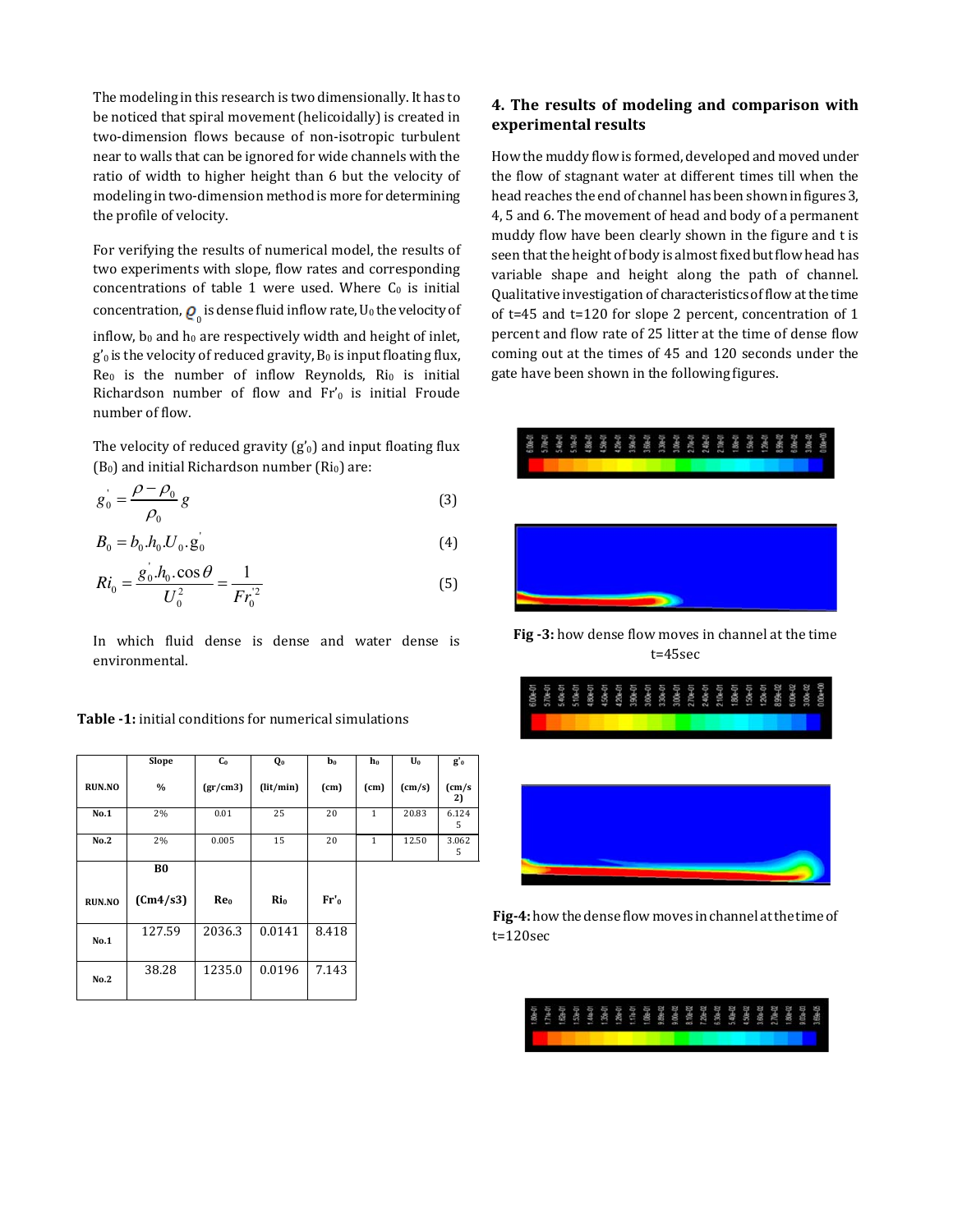

**Fig‐5:** velocity vectors of dense flows at the time t=120sec



Fig -6: velocity vectors of dense flows in head of flow t=120sec

As following, the head frontal velocity of non-conservative dense flows and the comparison of modeling results with experimental results will be investigated. Being aware of head frontal velocity in dense flows is very important in many engineering functions. Based on this the results of measuring velocity in head of muddy flows which have been obtained using sound velocity meter system by previous experimental researches [1] are used in this part.

How velocity changes, flow frontal velocity in different distances of input using numerical model (fluent) for two experiments have been used in figure 7. As it can be seen at the beginning of input because of created instabilities caused by the sudden withdrawal of dense fluid into environmental fixed fluid, dispersion in measured velocity of fluid front can be justified. In the distance about 3 meters till the end of channel head frontal velocity is fixed. The experimental results, obtained results of frontal velocity in flow head in laboratory and numerical simulation (at the distance of 3 to 11 meters from channel input) have been estimated and compared in figure 8.

In each level of numerical modeling dense flow with specific concentration and flow rate enter the channel from one centimeter down the hatches. When the flow reaches the end of channel, modeling will stop and considering head frontal velocity is fixed in two-dimension flows along channel, it is measured in middle depth of channel and then compared with the relevant experimental results (whose characteristics are in table 1).



**Fig –7:** head frontal velocity of dense flows in different distances of input considering obtained numerical model (fluent)



Fig -8: comparing the velocity of head movement of dense flow in numerical model (fluent) with experimental results in the distance of 3 to 11 meter from channel input

**Table‐2:** comparing the velocity of head movement of dense flow in numerical model (fluent) with experimental results

| Error   | <b>FLUENT</b> | Experiment | Description | Experiment<br>number |
|---------|---------------|------------|-------------|----------------------|
| 6.43    | 4.8           | 4.51       | S2C10025    | No.1                 |
| $-4.89$ | 2.53          | 2.66       | S2C5015     | No.2                 |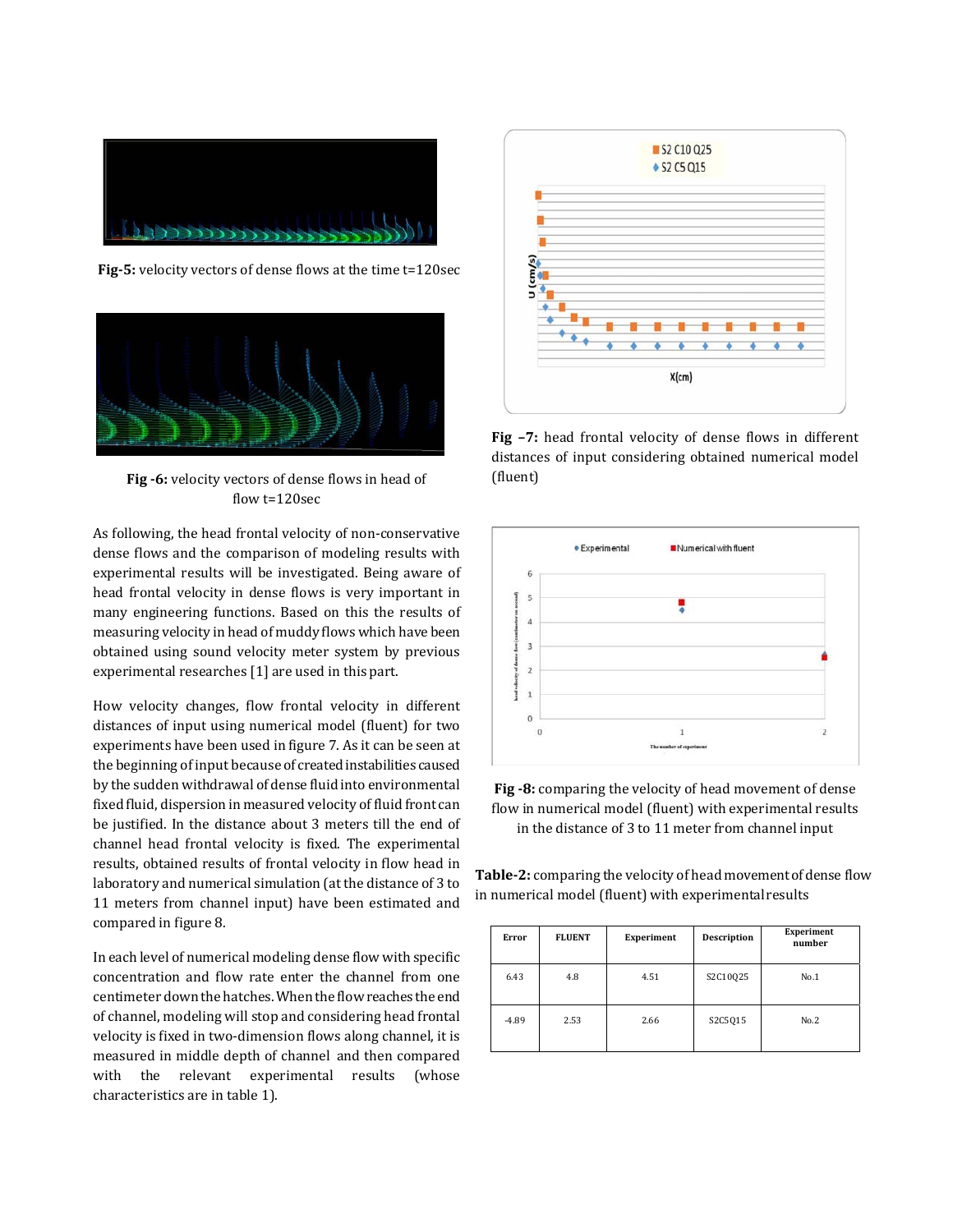In the distance of 3 to 11 meter from channel input

#### **5. Conclusion**

Non-conservative dense flow frontal velocity was simulated in this research using numerical code Fluent through Euler-Lagrange method and was assessed as a suitable tool for hydrodynamic simulation of behavior of experimental dense flows. The comparison of modeling obtained results with experimental results, meanwhile has verified the results of numerical model, it has greatly helped in analyzing the pattern of fluid movement in different scales.

- 1- Head frontal velocity is fixed considering numerical and experimental modeling in two-dimension mode in distance (3 to 11 meter) from input. Comparing the results of numerical modeling and experimental results, it can be observed that the results have relatively good accordance.
- 2- The position of forming vortices at the time of passing head and after that can be well observed by numerical model. The areas with high shear stress in the center of dense fluid with environmental fluid can be also observed.
- 3- Comparing numerical model and experimental data showed that the models of Fluent numerical code that have been established based on CFD can give relatively confident results and is appropriate for simulating this type of flows. Considering the results above, analytical models from turbulent dense flow can be compared with empirical results of this experiment and used with higher confidence coefficient of these models for estimating the volume of sedimentary in channels and reservoirs behind dam and so on.

#### **REFERENCES**

- "Spatial-aware dictionary learning for hyperspectral image classification," *IEEE Transactions on geoscience and remote sensing,* vol. 53, pp. 527-541, 2015.
- [2] J. E. Simpson, "Gravity currents in the laboratory, atmosphere, and ocean," *Annual Review of Fluid Mechanics,* vol. 14, pp. 213-234, 1982.
- [3] M. Champiri, S. Sajjadi, S. Mousavizadegan, and F. Moodi, "Assessing distress cause and estimating evaluation index for marine concrete structures," *Am. J. Civ. Eng. Arch,* vol. 4, pp. 142-152, 2016.
- [4] M. D. Champiri, S. Sajjadi, S. H. Mousavizadegan, and F. Moodi, "A fuzzy system for evaluation of deteriorated marine steel structures," *Journal of Intelligent & Fuzzy Systems,* vol. 32, pp. 1945-1958, 2017.
- [5] F. Ghasemzadeh, S. Sajedi, M. Shekarchi, H. Layssi, and M. Hallaji, "Performance evaluation of different repair concretes proposed for an existing deteriorated jetty structure," *Journal of Performance of Constructed*

*Facilities,* vol. 28, p. 04014013, 2013.

- [6] J. Allen, "Mixing at turbidity current heads, and its geological implications," *Journal of Sedimentary Research,* vol. 41, pp. 97-113, 1971.
- [7] F. Rahmani, F. Razaghian, and A. Kashaninia, "High Power Two-Stage Class-AB/J Power Amplifier with High Gain and Efficiency," 2014.
- [8] A. Hamedi, M. Ketabdar, M. Fesharaki, and A. Mansoori, "Nappe Flow Regime Energy Loss in Stepped Chutes Equipped with Reverse Inclined Steps: Experimental Development," *Florida Civil Engineering Journal,* vol. 2, pp. 28-37, 2016.
- [9] A. Hamedi, A. Mansoori, A. Shamsai, and S. Amirahmadian, "Effects of End Sill and Step Slope on Stepped Spillway Energy Dissipation," *J. Water Sci. Res., 6 (1), 1,* vol. 15, 2014.
- [10] H. Sarkardeh, E. Jabbari, A. R. Zarrati, and S. Tavakkol, "Velocity field in a reservoir in the presence of an air-core vortex," *Proceedings of the Institution of Civil Engineers,* vol. 167, p. 356, 2014.
- [11] F. Rahmani, F. Razaghian, and A. Kashaninia, "Novel Approach to Design of a Class-EJ Power Amplifier Using High Power Technology," *World Academy of Science, Engineering and Technology, International Journal of Electrical, Computer, Energetic, Electronic and Communication Engineering,* vol. 9, pp. 541-546, 2015.
- [12] A. Hamedi, M. Hajigholizadeh, and A. Mansoori, "Flow Simulation and Energy Loss Estimation in the Nappe Flow Regime of Stepped Spillways with Inclined Steps and End Sill: A Numerical Approach," *Civil Engineering Journal,* vol. 2, pp. 426-437, 2016.
- [13] M. Ketabdar and A. Hamedi, "Intake Angle Optimization in 90-degree Converged Bends in the Presence of Floating Wooden Debris: Experimental Development," *Florida Civ. Eng. J,* vol. 2, pp. 22-27.2016, 2016.
- [1] A. Soltani-Farani, H. R. Rabiee, and S. A. Hosseini, [14] M. Ketabdar, "Numerical and Empirical Studies on the Hydraulic Conditions of 90 degree converged Bend with Intake," *International Journal of Science and Engineering Applications,* vol. 5, pp. 441-444, 2016.
	- [15] A. GAMBIT, "2.2 Tutorial Guide," ed: USA, 2004.
	- [16] A. N. Georgoulas, P. B. Angelidis, T. G. Panagiotidis, and N. E. Kotsovinos, "3D numerical modelling of turbidity currents," *Environmental fluid mechanics,* vol. 10, pp. 603- 635, 2010.
	- [17] F. K. Purian and E. Sadeghian, "Mobile robots path planning using ant colony optimization and Fuzzy Logic algorithms in unknown dynamic environments," in *Control, Automation, Robotics and Embedded Systems (CARE), 2013 International Conference On*, 2013, pp. 1-6.
	- [18] M. Baqersad, A. E. Haghighat, M. Rowshanzamir, and H. M. Bak, "Comparison of coupled and uncoupled consolidation equations using finite element method in plane-strain condition," *Civil Engineering Journal,* vol. 2, pp. 375-388,